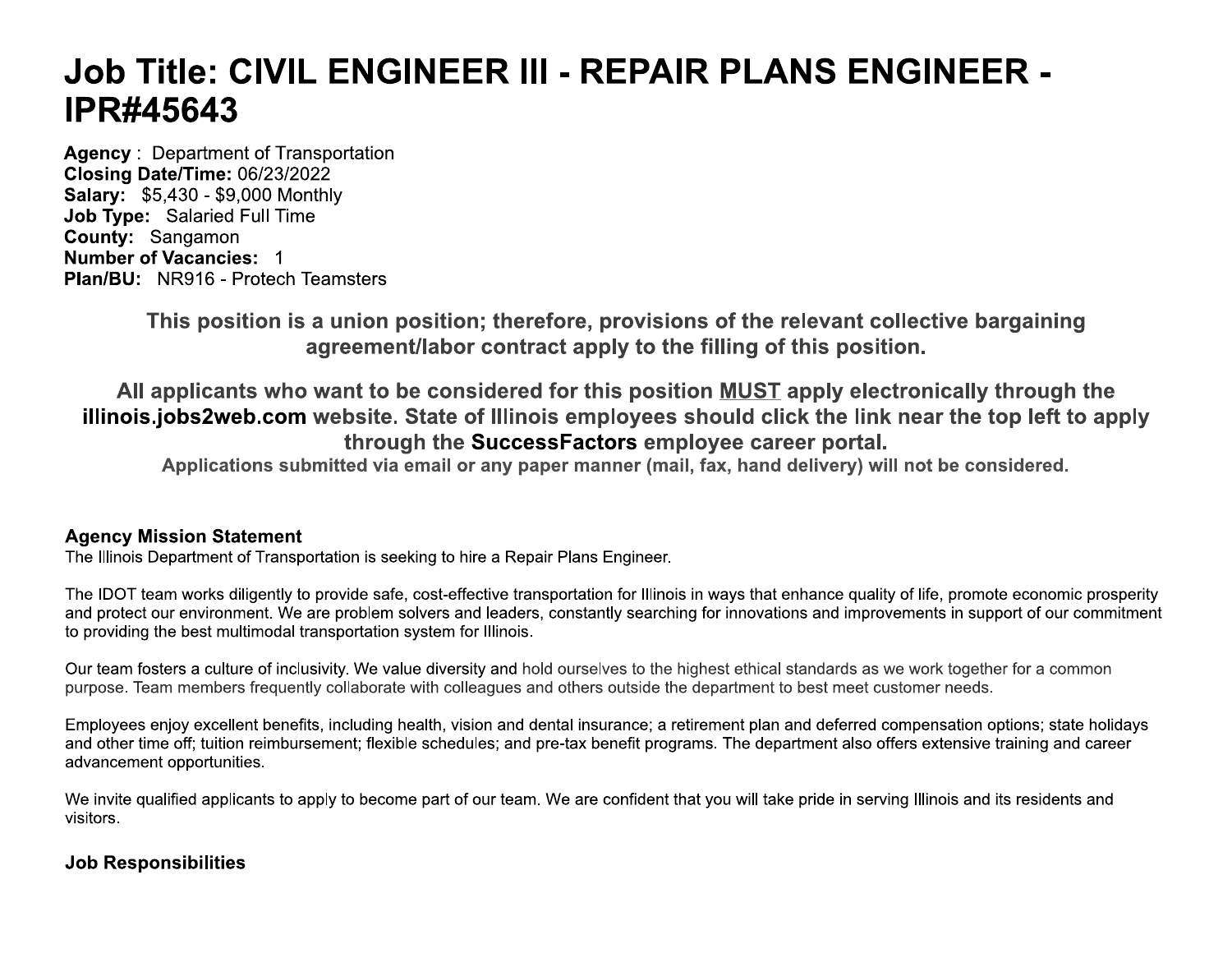This position is responsible for the structural analysis and design of bridge repair and rehabilitation projects, the review of structural repair designs prepared by others, structural investigations of deteriorated and damaged structures, and the preparation of emergency repair plans.

Annual projects: 75 - 100 Contract value: \$2,500,000 - \$5,000,000

This position reports to the Repair Plans Group Leader. There are no subordinates reporting to this position.

This position has the responsibility for performing the structural analysis and design of repairs and rehabilitation of structures. These structures may require detailed analysis and the development of unique and innovative repairs as well as solutions to many structural engineering problems. The incumbent operates within an environment of ensuring that repairs to damaged or deteriorated structures are designed economically, are structurally sound, and provide the traveling public with the least amount of inconvenience. S/He may be required to perform structural inspections and investigations of deteriorated or damaged structures and to prepare associated reports.

Typical problems encountered by the incumbent include the necessity to develop and maintain a comprehensive knowledge of structural engineering theories and principles so that s/he can design structural repairs. Repairs and retrofits designed by the incumbent are unique and the structure types vary in size and complexity. The greatest challenge faced by the incumbent is keeping abreast of the advancements in the various facets of bridge work through continued pursuance of information on bridge design, construction procedures, construction equipment, and fabrication and welding technology. The incumbent is also challenged to prepare or review emergency repair plans in the shortest possible time while ensuring structural integrity.

The incumbent is personally responsible for the preparation of structural repair plans for routine maintenance or structures damaged by vehicles or river traffic, and the review of repair and retrofit plans and documents prepared by other members of the Bridge Investigations and Repair Plans Unit or by the districts. S/He is responsible for the design of detailed structural repairs for deficiencies found during the annual state line joint maintenance inspections of border bridges and in-depth inspections of major structures within the state of Illinois. The incumbent also reviews and recommends approval and/or disapproval of contractor proposals for shoring, bracing, and jacking.

Under general supervision, the incumbent is guided by the American Association of State Highway Transportation Officials (AASHTO) specifications and current interim specifications and applicable departmental

# (Job Responsibilities continued)

policies. The incumbent must refer to the Repair Plans Group Leader for the resolution of problems concerning actual or potential deviations from accepted design practices, policies, specifications, and procedures.

The incumbent has internal contact with the districts when resolving structural problems occurring in the field. S/He also has frequent contact with the Bridge Ratings and Permit Unit and the Bridge Management and Inspection Unit in the Structural Services Section as well as the Bridge Design Section and Bridge Planning Section. The incumbent also will have occasional contacts with consultants or contractors doing work with the state. Occasional statewide travel with overnight stays is required.

The effectiveness of this position can be measured by the technical expertise displayed by the incumbent in the analyses required for the completion of repair projects, the incumbent's ability to solve varied types of structural engineering problems, and by the timely completion of assigned projects.

### **Principal Accountabilities**

- $1.$ Develops structural repairs for varied types of structures which incorporate innovative repair procedures with current methods and technology.
- 2. Prepares emergency repair plans for structures damaged by vehicles or river traffic.